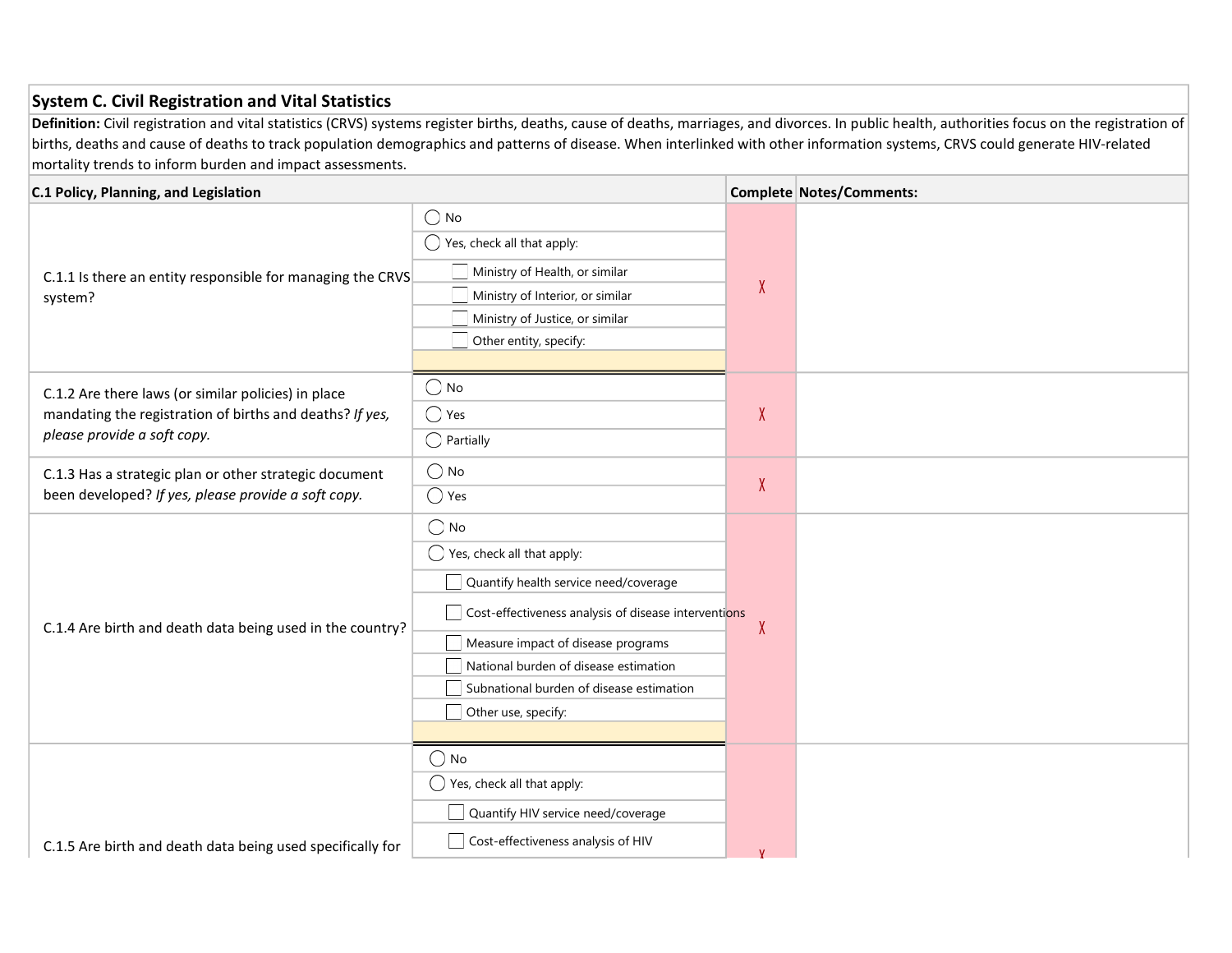| HIV?                                                                                                                     | Measure impact of HIV programs<br>National burden of HIV estimation<br>Subnational burden of HIV estimation<br>Other use, specify:                                                                                                      | $\sqrt{ }$ |                          |
|--------------------------------------------------------------------------------------------------------------------------|-----------------------------------------------------------------------------------------------------------------------------------------------------------------------------------------------------------------------------------------|------------|--------------------------|
| C.1.6 Is there a funding source for CRVS system<br>development?                                                          | $\bigcirc$ No<br>$\bigcirc$ Yes, specify below:<br>Domestic<br>Global Financing Fund<br>PEPFAR<br>Gates Foundation<br>Bloomberg Data for Health<br>Other bilateral, specify<br>Other multilateral, specify                              | $\chi$     |                          |
| C.1.7 Is proof of birth or death registration required for<br>any government services? (e.g. birth or death certificate) | $\bigcirc$ No<br>$\bigcirc$ Yes, specify below:<br>Immunization<br>Health insurance<br>School enrollment<br>$\Box$ Welfare<br>$\Box$ Legal services<br>$\Box$ Burial<br>Inheritance<br>$\Box$ Life insurance<br>Other service, specify: | $\chi$     |                          |
| <b>C.2 System organization</b>                                                                                           |                                                                                                                                                                                                                                         |            | Complete Notes/Comments: |
| C.2.1 Which vital events are registered?                                                                                 | $\bigcirc$ N/A<br>$\bigcirc$ Births<br>$\bigcirc$ Deaths<br>$\bigcirc$ Both births and deaths                                                                                                                                           | $\chi$     |                          |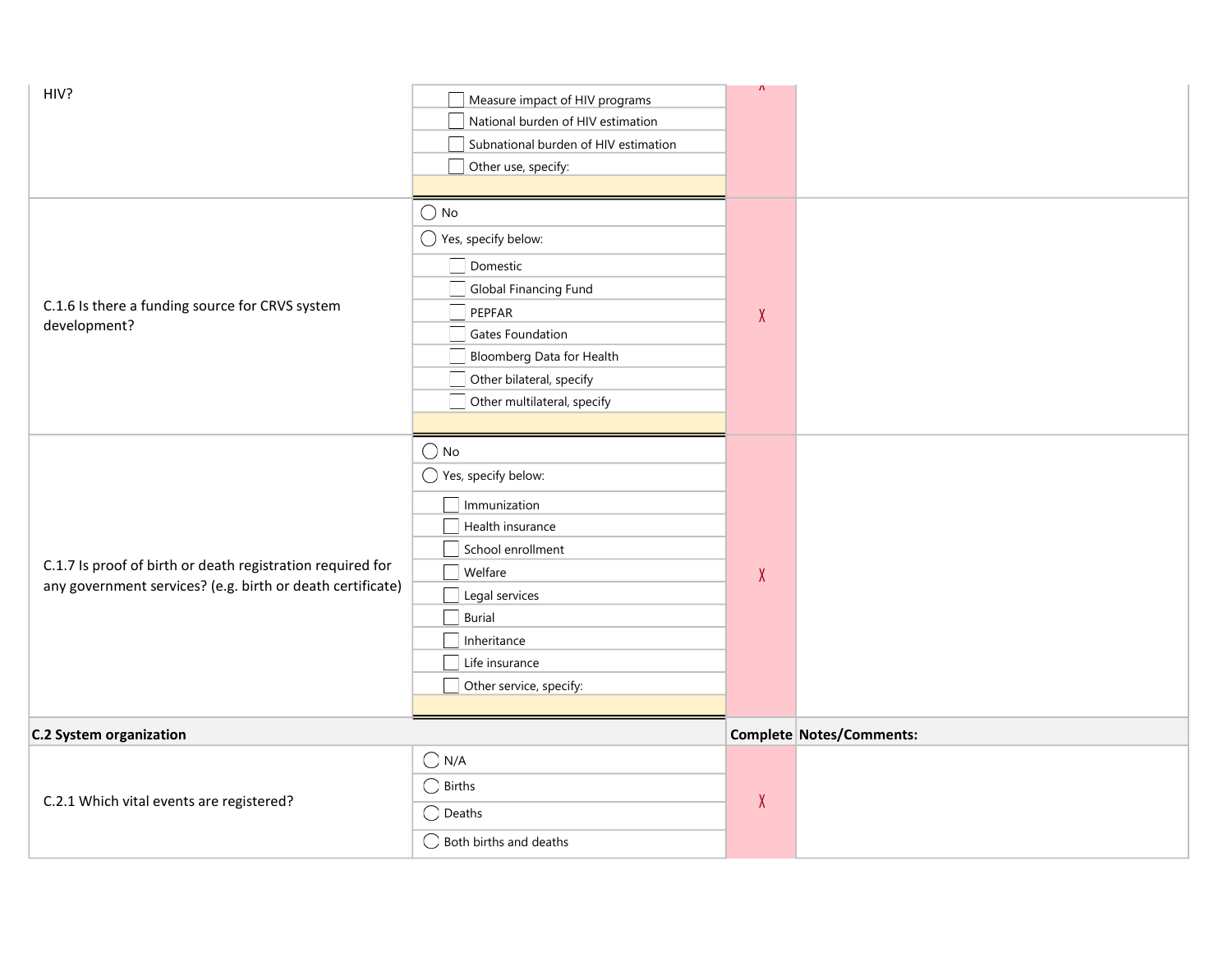|                                                           | $\bigcirc$ N/A                                                                |              |                                 |
|-----------------------------------------------------------|-------------------------------------------------------------------------------|--------------|---------------------------------|
|                                                           | $\bigcirc$ No                                                                 |              |                                 |
|                                                           | $\bigcirc$ Yes, check all that apply:                                         |              |                                 |
|                                                           | $\Box$ The unique identifier is the National ID                               |              |                                 |
| C.2.2 Does the CRVS system use a unique identifier?       | $\Box$ The unique identifier is the Health ID                                 | $\chi$       |                                 |
|                                                           | $\Box$ The unique identifier is system-specific                               |              |                                 |
|                                                           | The unique identifier is created from client<br>demographics (e.g. algorithm) |              |                                 |
|                                                           | The unique identifier is linked to biometric data                             |              |                                 |
|                                                           | $\bigcirc$ N/A                                                                |              |                                 |
|                                                           | $\bigcirc$ No                                                                 |              |                                 |
|                                                           | $\bigcirc$ Yes, check all that apply:                                         |              |                                 |
| C.2.3 Are security measures in place for the CRVS system? | Physical barrier                                                              | $\chi$       |                                 |
|                                                           | Software barrier                                                              |              |                                 |
|                                                           | Legal barrier                                                                 |              |                                 |
|                                                           | Encryption                                                                    |              |                                 |
|                                                           |                                                                               |              |                                 |
|                                                           | Unique identifier                                                             |              |                                 |
| C.3 System organization for birth registration            |                                                                               |              | <b>Complete Notes/Comments:</b> |
|                                                           | $\bigcirc$ N/A                                                                |              |                                 |
|                                                           | $\bigcirc$ 1% - 25%                                                           |              |                                 |
|                                                           | $\bigcirc$ 26% - 50%                                                          |              |                                 |
|                                                           | $\bigcirc$ 51% - 75%                                                          |              |                                 |
| C.3.1 What is the approximate geographic coverage of      | ◯ 76% - 100%                                                                  | $\mathsf{X}$ |                                 |
| birth registration?                                       | If geographic coverage is > 0%, specify if:                                   |              |                                 |
|                                                           | $\Box$ Birth registration is in urban areas                                   |              |                                 |
|                                                           | $\Box$ Birth registration is in rural areas                                   |              |                                 |
|                                                           | Birth registration is in urban and rural areas                                |              |                                 |
|                                                           | $\bigcirc$ N/A                                                                |              |                                 |
|                                                           | $\bigcirc$ National                                                           |              |                                 |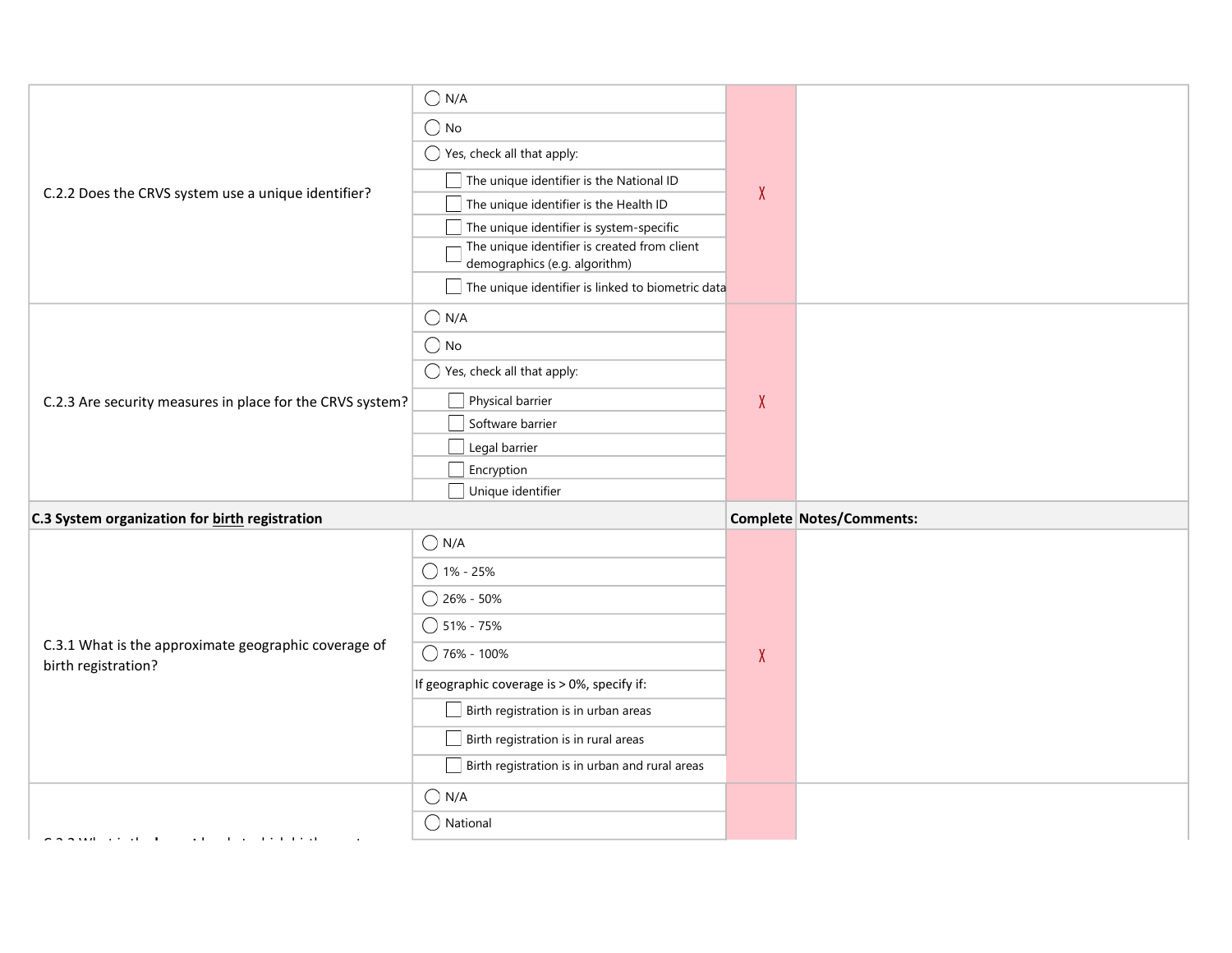| registered?<br>$\bigcirc$ Subnational level 2<br>$\bigcirc$ Subnational level 3<br>$\bigcirc$ N/A<br>$\bigcirc$ No<br>$\bigcirc$ Yes, check all linked systems:<br>Case reporting system<br>Patient monitoring system<br>$\pmb{\chi}$<br>C.3.3 Are data on birth events linked to other systems?<br>Health insurance system<br>Legal system/policing<br>Voter registration system<br>National ID<br>Other, specify:<br>$\bigcirc$ N/A<br>$\bigcirc$ No<br>C.3.4 Is an electronic system used for registering births in<br>$\bigcirc$ Yes, check all that apply:<br>X<br>any area of the country?<br>Electronic system is in urban areas<br>Electronic system is in rural areas<br>$\Box$ Electronic system is in urban and rural areas<br>$\bigcirc$ N/A<br>$\bigcirc$ National<br>C.3.5 What is the lowest level at which birth events are<br>◯ Subnational level 1<br>X<br>registered through electronic systems?<br>$\bigcirc$ Subnational level 2 | C.3.2 What is the lowest level at which birth events are | ◯ Subnational level 1 | X |  |
|-------------------------------------------------------------------------------------------------------------------------------------------------------------------------------------------------------------------------------------------------------------------------------------------------------------------------------------------------------------------------------------------------------------------------------------------------------------------------------------------------------------------------------------------------------------------------------------------------------------------------------------------------------------------------------------------------------------------------------------------------------------------------------------------------------------------------------------------------------------------------------------------------------------------------------------------------------|----------------------------------------------------------|-----------------------|---|--|
|                                                                                                                                                                                                                                                                                                                                                                                                                                                                                                                                                                                                                                                                                                                                                                                                                                                                                                                                                       |                                                          |                       |   |  |
|                                                                                                                                                                                                                                                                                                                                                                                                                                                                                                                                                                                                                                                                                                                                                                                                                                                                                                                                                       |                                                          |                       |   |  |
|                                                                                                                                                                                                                                                                                                                                                                                                                                                                                                                                                                                                                                                                                                                                                                                                                                                                                                                                                       |                                                          |                       |   |  |
|                                                                                                                                                                                                                                                                                                                                                                                                                                                                                                                                                                                                                                                                                                                                                                                                                                                                                                                                                       |                                                          |                       |   |  |
|                                                                                                                                                                                                                                                                                                                                                                                                                                                                                                                                                                                                                                                                                                                                                                                                                                                                                                                                                       |                                                          |                       |   |  |
|                                                                                                                                                                                                                                                                                                                                                                                                                                                                                                                                                                                                                                                                                                                                                                                                                                                                                                                                                       |                                                          |                       |   |  |
|                                                                                                                                                                                                                                                                                                                                                                                                                                                                                                                                                                                                                                                                                                                                                                                                                                                                                                                                                       |                                                          |                       |   |  |
|                                                                                                                                                                                                                                                                                                                                                                                                                                                                                                                                                                                                                                                                                                                                                                                                                                                                                                                                                       |                                                          |                       |   |  |
|                                                                                                                                                                                                                                                                                                                                                                                                                                                                                                                                                                                                                                                                                                                                                                                                                                                                                                                                                       |                                                          |                       |   |  |
|                                                                                                                                                                                                                                                                                                                                                                                                                                                                                                                                                                                                                                                                                                                                                                                                                                                                                                                                                       |                                                          |                       |   |  |
|                                                                                                                                                                                                                                                                                                                                                                                                                                                                                                                                                                                                                                                                                                                                                                                                                                                                                                                                                       |                                                          |                       |   |  |
|                                                                                                                                                                                                                                                                                                                                                                                                                                                                                                                                                                                                                                                                                                                                                                                                                                                                                                                                                       |                                                          |                       |   |  |
|                                                                                                                                                                                                                                                                                                                                                                                                                                                                                                                                                                                                                                                                                                                                                                                                                                                                                                                                                       |                                                          |                       |   |  |
|                                                                                                                                                                                                                                                                                                                                                                                                                                                                                                                                                                                                                                                                                                                                                                                                                                                                                                                                                       |                                                          |                       |   |  |
|                                                                                                                                                                                                                                                                                                                                                                                                                                                                                                                                                                                                                                                                                                                                                                                                                                                                                                                                                       |                                                          |                       |   |  |
|                                                                                                                                                                                                                                                                                                                                                                                                                                                                                                                                                                                                                                                                                                                                                                                                                                                                                                                                                       |                                                          |                       |   |  |
|                                                                                                                                                                                                                                                                                                                                                                                                                                                                                                                                                                                                                                                                                                                                                                                                                                                                                                                                                       |                                                          |                       |   |  |
|                                                                                                                                                                                                                                                                                                                                                                                                                                                                                                                                                                                                                                                                                                                                                                                                                                                                                                                                                       |                                                          |                       |   |  |
|                                                                                                                                                                                                                                                                                                                                                                                                                                                                                                                                                                                                                                                                                                                                                                                                                                                                                                                                                       |                                                          |                       |   |  |
|                                                                                                                                                                                                                                                                                                                                                                                                                                                                                                                                                                                                                                                                                                                                                                                                                                                                                                                                                       |                                                          |                       |   |  |
|                                                                                                                                                                                                                                                                                                                                                                                                                                                                                                                                                                                                                                                                                                                                                                                                                                                                                                                                                       |                                                          |                       |   |  |
|                                                                                                                                                                                                                                                                                                                                                                                                                                                                                                                                                                                                                                                                                                                                                                                                                                                                                                                                                       |                                                          |                       |   |  |
|                                                                                                                                                                                                                                                                                                                                                                                                                                                                                                                                                                                                                                                                                                                                                                                                                                                                                                                                                       |                                                          |                       |   |  |
|                                                                                                                                                                                                                                                                                                                                                                                                                                                                                                                                                                                                                                                                                                                                                                                                                                                                                                                                                       |                                                          | ◯ Subnational level 3 |   |  |
| $\bigcirc$ N/A                                                                                                                                                                                                                                                                                                                                                                                                                                                                                                                                                                                                                                                                                                                                                                                                                                                                                                                                        |                                                          |                       |   |  |
| $() 1% - 25%$<br>C.3.6 What is the approximate electronic coverage of the                                                                                                                                                                                                                                                                                                                                                                                                                                                                                                                                                                                                                                                                                                                                                                                                                                                                             |                                                          |                       |   |  |
| $\bigcirc$ 26% - 50%<br>$\pmb{\mathsf{X}}$<br>birth registration system across all health facilities and/or                                                                                                                                                                                                                                                                                                                                                                                                                                                                                                                                                                                                                                                                                                                                                                                                                                           |                                                          |                       |   |  |
| registrar offices?<br>$\bigcirc$ 51% - 75%                                                                                                                                                                                                                                                                                                                                                                                                                                                                                                                                                                                                                                                                                                                                                                                                                                                                                                            |                                                          |                       |   |  |
|                                                                                                                                                                                                                                                                                                                                                                                                                                                                                                                                                                                                                                                                                                                                                                                                                                                                                                                                                       |                                                          |                       |   |  |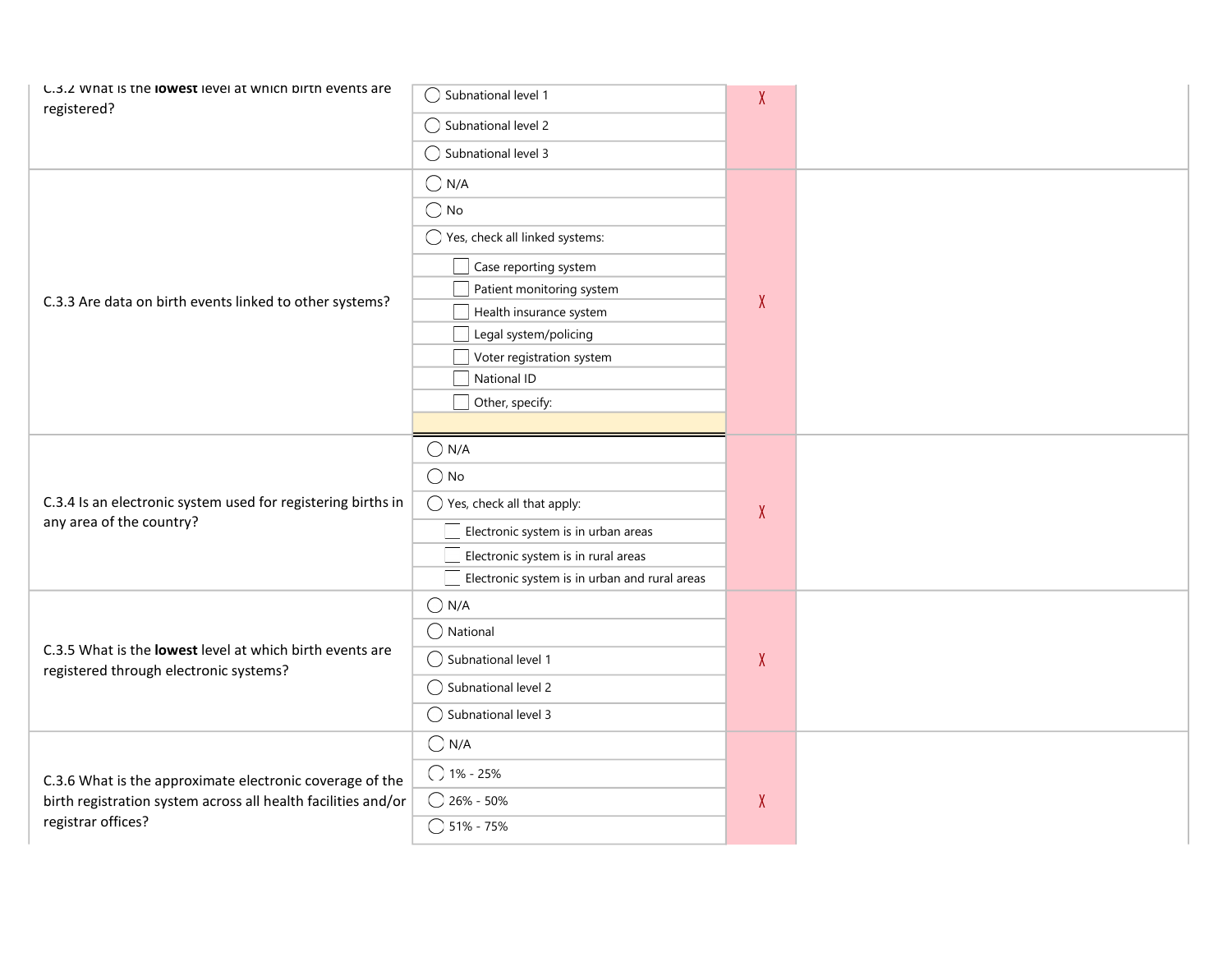|                                                                        | $\bigcirc$ 76% - 100%                                                                      |              |                          |
|------------------------------------------------------------------------|--------------------------------------------------------------------------------------------|--------------|--------------------------|
|                                                                        | $\bigcirc$ N/A                                                                             |              |                          |
| C.3.7 Does the electronic system capture birth events at               | $\bigcirc$ Individual                                                                      |              |                          |
| the individual or aggregate level?                                     | $\bigcirc$ Aggregate                                                                       | $\chi$       |                          |
|                                                                        | $\bigcirc$ Both individual and aggregate                                                   |              |                          |
|                                                                        | $\bigcirc$ N/A                                                                             |              |                          |
| C.3.8 Does the private sector report birth events using the            | $\bigcirc$ No                                                                              | $\chi$       |                          |
| same electronic system?                                                | $\bigcirc$ Yes                                                                             |              |                          |
|                                                                        | $\bigcirc$ Some                                                                            |              |                          |
| C.4 System Organization for death registration                         |                                                                                            |              | Complete Notes/Comments: |
|                                                                        | $\bigcirc$ N/A                                                                             |              |                          |
|                                                                        | $O$ 1% - 25%                                                                               |              |                          |
|                                                                        | $\bigcirc$ 26% - 50%                                                                       |              |                          |
| C.4.1 What is the approximate geographic coverage of                   | $\bigcirc$ 51% - 75%                                                                       | $\pmb{\chi}$ |                          |
| death registration?                                                    | $\bigcirc$ 76% - 100%                                                                      |              |                          |
|                                                                        | If geographic coverage is > 0%, specify if:<br>$\Box$ Death registration is in urban areas |              |                          |
|                                                                        | Death registration is in rural areas                                                       |              |                          |
|                                                                        | Death registration is in urban and rural areas                                             |              |                          |
|                                                                        |                                                                                            |              |                          |
|                                                                        | $\bigcirc$ N/A                                                                             |              |                          |
|                                                                        | $\bigcirc$ National                                                                        |              |                          |
| C.4.2 What is the lowest level at which death events are<br>collected? | $\bigcirc$ Subnational level 1                                                             | $\pmb{\chi}$ |                          |
|                                                                        | $\bigcirc$ Subnational level 2                                                             |              |                          |
|                                                                        | $\bigcirc$ Subnational level 3                                                             |              |                          |
|                                                                        | $\bigcirc$ N/A                                                                             |              |                          |
|                                                                        | $\bigcirc$ No                                                                              |              |                          |
|                                                                        | $\bigcirc$ Yes, check all linked systems:<br>Case reporting system                         |              |                          |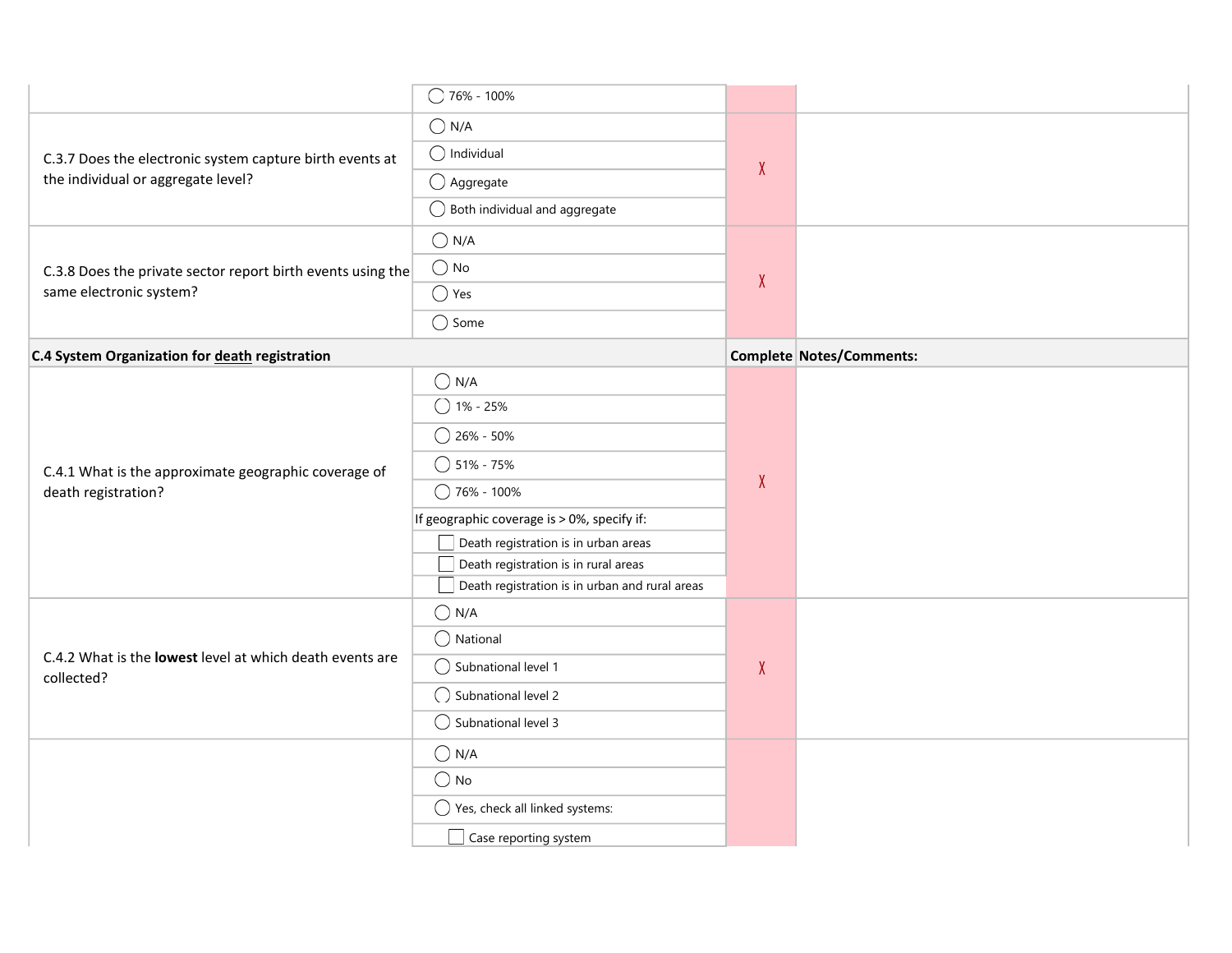| C.4.3 Are data on death events linked to other systems?                                      | Patient monitoring system<br>Health insurance system | X |  |
|----------------------------------------------------------------------------------------------|------------------------------------------------------|---|--|
|                                                                                              | Legal system/policing                                |   |  |
|                                                                                              | Voter registration                                   |   |  |
|                                                                                              | National ID                                          |   |  |
|                                                                                              | Other, specify:                                      |   |  |
|                                                                                              |                                                      |   |  |
|                                                                                              | $\bigcirc$ N/A                                       |   |  |
|                                                                                              | $\bigcirc$ No                                        |   |  |
| C.4.4 Is an electronic system used for registering deaths in                                 | $\bigcirc$ Yes                                       | X |  |
| any area of the country?                                                                     | Electronic system is in urban areas                  |   |  |
|                                                                                              | Electronic system is in rural areas                  |   |  |
|                                                                                              | Electronic system is in urban and rural areas        |   |  |
|                                                                                              | $\bigcirc$ N/A                                       |   |  |
|                                                                                              | $\bigcap$ National                                   |   |  |
| C.4.5 What is the lowest level at which deaths are<br>registered through electronic systems? | ◯ Subnational level 1                                | X |  |
|                                                                                              | ◯ Subnational level 2                                |   |  |
|                                                                                              | $\bigcirc$ Subnational level 3                       |   |  |
|                                                                                              | $\bigcirc$ N/A                                       |   |  |
| C.4.6 What is the approximate electronic coverage of the                                     | $\bigcirc$ 1% - 25%                                  |   |  |
| death registration system across all health facilities or                                    | $\bigcirc$ 26% - 50%                                 | X |  |
| registrar offices?                                                                           | $\bigcirc$ 51% - 75%                                 |   |  |
|                                                                                              | $\bigcirc$ 76% - 100%                                |   |  |
|                                                                                              | $\bigcirc$ N/A                                       |   |  |
| C.4.7 Does the electronic system capture death events at                                     | $\bigcap$ Individual                                 |   |  |
| the individual or aggregate level?                                                           | $\bigcirc$ Aggregate                                 | X |  |
|                                                                                              | $\bigcirc$ Both individual and aggregate             |   |  |
|                                                                                              | $\bigcirc$ N/A                                       |   |  |
| C.4.8 Does the private sector report death events using                                      | $\bigcirc$ No                                        |   |  |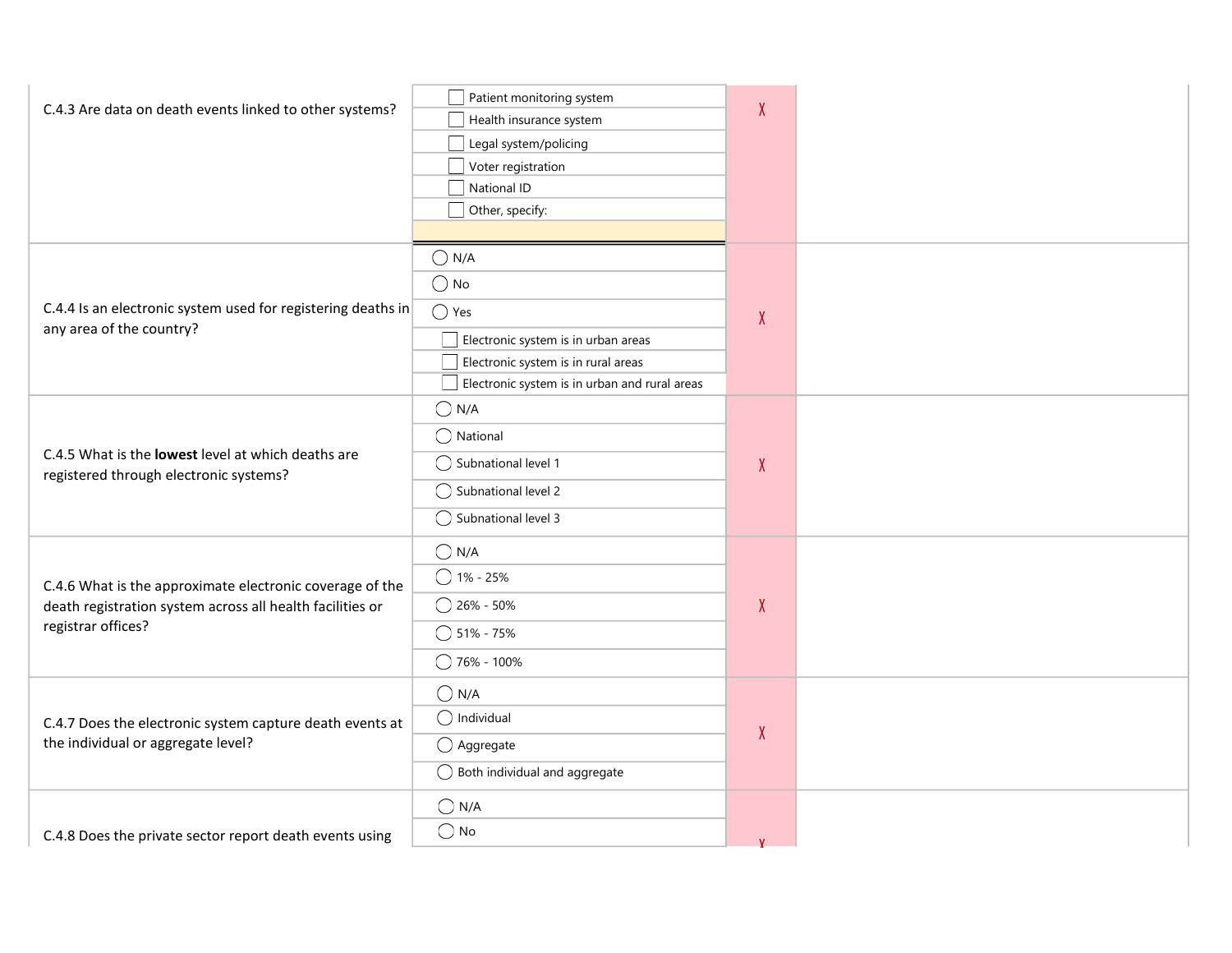| the same electronic system?                                                                                                                           | $\bigcirc$ Yes<br>$\overline{\bigcirc}$ Some                                                                                                                                                                                                     | Λ      |                          |
|-------------------------------------------------------------------------------------------------------------------------------------------------------|--------------------------------------------------------------------------------------------------------------------------------------------------------------------------------------------------------------------------------------------------|--------|--------------------------|
| <b>C.5 Cause of death information</b>                                                                                                                 |                                                                                                                                                                                                                                                  |        | Complete Notes/Comments: |
| C.5.1 Are sentinel surveillance approaches used to<br>measure cause of death? (e.g. alternative methods for<br>cause-specific mortality surveillance) | $\bigcirc$ N/A<br>$\bigcirc$ No<br>$\bigcirc$ Yes, check all methods used to ascertain cause<br>of death<br>Verbal autopsy<br>Minimally invasive autopsy<br>$\Box$ Full autopsy<br>Hospital-based system<br>Other ascertainment method, specify: | $\chi$ |                          |
| C.5.2 Do these sentinel surveillance approaches utilize a<br>method of classification to report cause of death?                                       | $\bigcirc$ N/A<br>$\bigcirc$ No<br>$\bigcirc$ Yes, check all methods that apply:<br>$\Box$ ICD-10<br>Verbal autopsy - InterVA<br>Verbal autopsy - Tarrif2<br>Verbal autopsy - SmartVA<br>Other classification method, specify:                   | $\chi$ |                          |
| C.5.3 Does the vital statistics system collate cause of<br>death information?                                                                         | $\bigcirc$ N/A<br>$\bigcirc$ No<br>$\bigcirc$ Yes, check all methods used to ascertain cause of<br>Verbal autopsy<br>Minimally invasive autopsy<br>Full autopsy<br>Hospital-based system<br>Other ascertainment method, specify:                 | $\chi$ |                          |